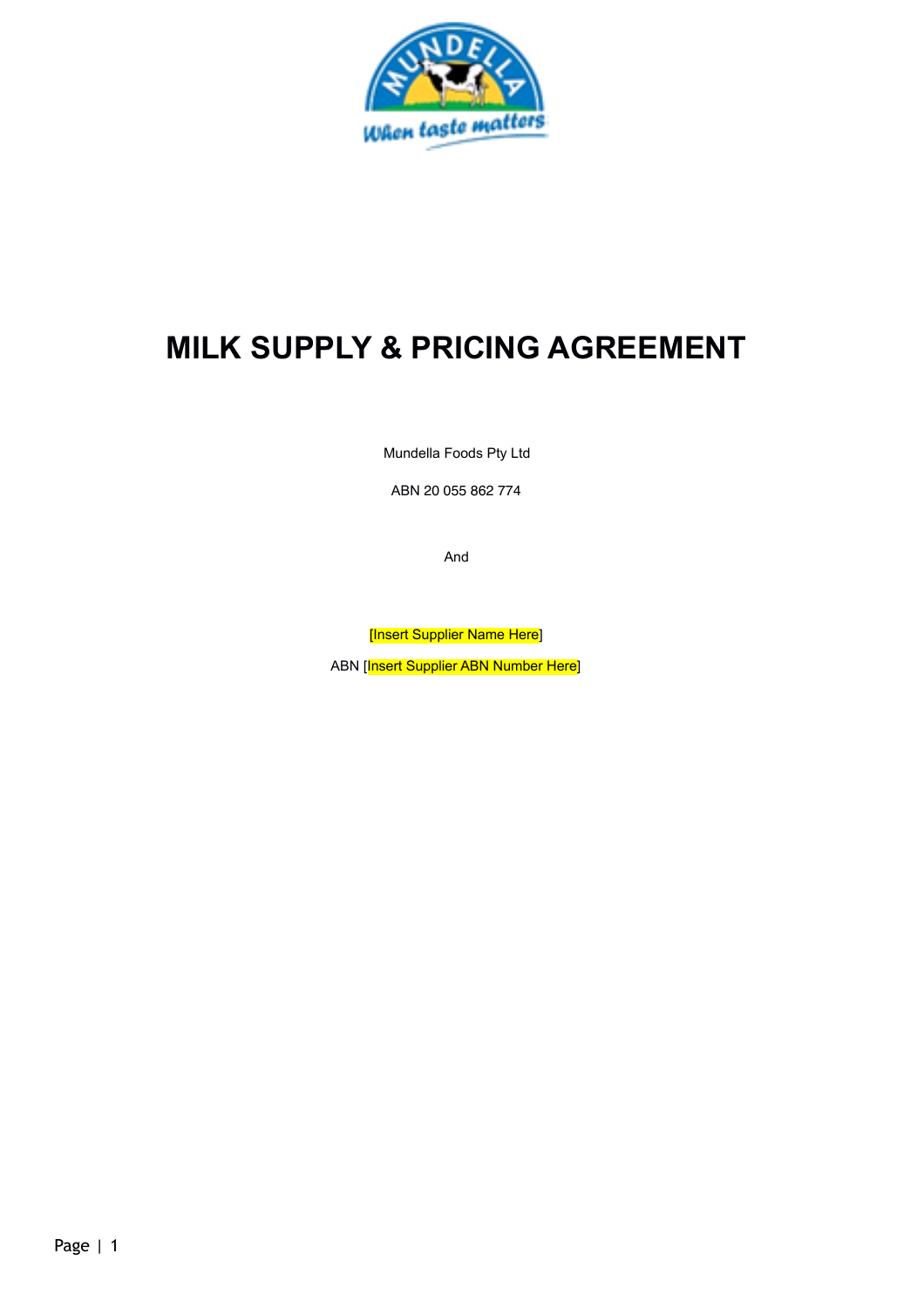

# **Mundella Foods Pty Ltd**

# **MILK SUPPLY & PRICING AGREEMENT**

**THIS AGREEMENT** is made this day of 2022.

BETWEEN: Mundella Foods Pty Ltd ABN 20 055 862 774 of 46 Randell Rd, Mundijong WA 6123 (the "Customer")

AND: Name: [Insert Supplier Name Here] Address: [Insert Supplier Address Here]<br>ABN: [Insert Supplier ABN Number I **Insert Supplier ABN Number Here]** Trading Name: [Insert Trading Name Here] (The "Supplier")

(Each a "Party" and together the "Parties")

#### **RECITALS**

A. The Customer carries on business in Australia as a dairy foods manufacturer.

B. The Supplier agrees to supply Milk to the Customer on and subject to the terms and conditions of this Agreement.

#### **AGREEMENT:**

- 1. DEFINITIONS AND INTERPRETATION
- 1.1. In this Agreement the following terms shall have the following meanings:

"**Arbitration Adviser**" has the meaning given to such term under the Code.

"**Agreement**" means this document and its attached schedules.

"**Business Day**" means any day other than a Saturday or a Sunday or a public holiday, special holiday or bank holiday on which registered banks are open for business in Perth, Western Australia.

"**Claim**" includes:

- a) all liability, damage and loss;<br>b) actions, applications, causes
- b) actions, applications, causes of action, arbitrations, claims, demands, orders, judgments; and
- c) debts, damages, penalties, payments and costs (including legal costs calculated on a solicitor and own client basis).

"**Code**" means the *Competition and Consumer (Industry Codes – Dairy) Regulations 2019*.

"**Confidential Information**" means any information that:

- a) relates to the business or affairs of the disclosing Party;
- b) is made available the disclosing Party to the receiving Party, or is otherwise obtained by the receiving Party; and
- c) is by its nature confidential or the receiving Party knows, or ought to know, is confidential.

"**Cooling-Off Period**" means the period commencing on the date on which this Agreement is signed by the last Party to do so and expiring 14 days thereafter.

"**Customer's Site**" means the Customer's manufacturing premises situated at 46 Randell Road, Mundijong, Western Australia, 6123.

"**Contracted Courier**" means the nominated transport company assigned to collect Milk on behalf of the Customer from the Supplier and deliver it to the Customer's Site.

"**Collect**", **"Collected**" or "**Collection**" means at the time, the Contracted Courier pumps the Milk through an intake meter into a road tanker from the Supplier's farm milk storage tank.

"**GST**" means the Goods and Services Tax as it is defined in *A New Tax System* (Good and Services Tax) Act 1999.

"**Mediation Adviser**" has the meaning given to such term under the Code.

"**Milk**" means raw farm cow's milk.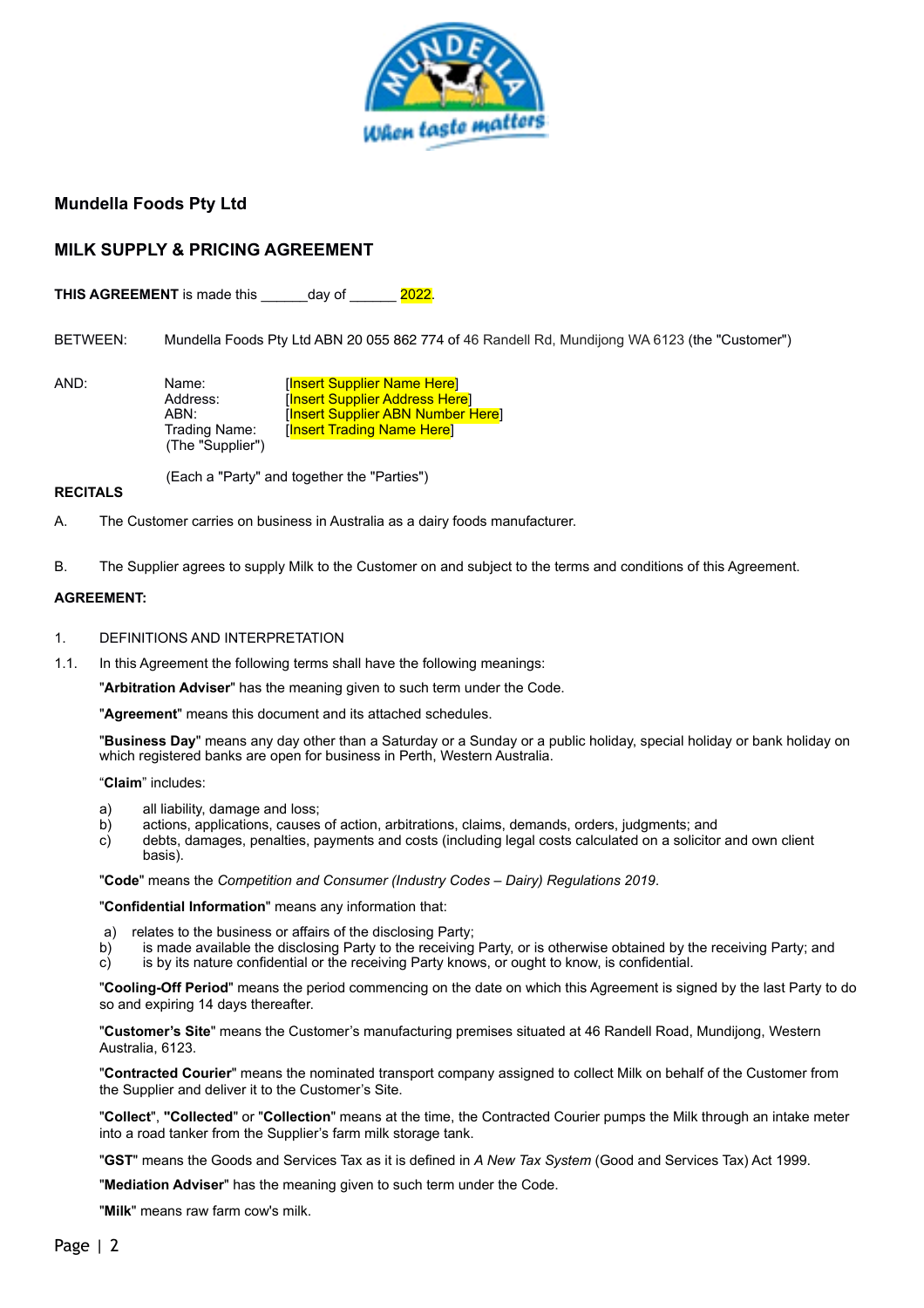

"**Price**" means the single minimum price per litre of Milk payable by the Customer to the Supplier under this Agreement as calculated in accordance with **Schedule 1**.

"**Specifications**" means the acceptance specifications of Milk as set out in **Schedule 2**.

"**Term**" means the period referred to in clause [4.1.](#page-2-0)

- 1.2. In this Agreement, unless the context requires another meaning, a reference to:
	- 1.2.1. a singular includes the plural and vice versa;
	- 1.2.2. a clause, schedule or annexure is a reference to a clause, schedule or annexure of this Agreement;
	- 1.2.3. a notice means a notice, approval, demand, request, nomination or other communication given by one Party to another under or in connection with this Agreement;
	- 1.2.4. a person (including a Party) includes:
		- 1.2.4.1. an individual, company, other body corporate, association, partnership, firm, joint venture, trust or government agency; and
		- 1.2.4.2. the person's successors, permitted assigns, substitutes, executors and administrators;
	- 1.2.5. a law includes any legislation, judgment, rule of common law or equity or rule of any applicable stock exchange, and is a reference to that law as amended, consolidated, supplemented or replaced and includes a reference to any regulation, by-law or other subordinate legislation;
	- 1.2.6. a month means a calendar month;
	- 1.2.7. time is to local time in Perth, Western Australia;
	- 1.2.8. "dollars" or "\$" is to an amount in Australian currency;
	- 1.2.9. a right includes a benefit, remedy, discretion or power; and
	- 1.2.10. **includes** or **including** means "including, but not limited to", or "includes, without limitation" respectively; and
- <span id="page-2-1"></span>1.3. If the date on or by which any act must be done under this Agreement is not a Business Day, the act must be done on or by the next Business Day. This clause [1.3](#page-2-1) does not apply in respect of Collection.
- 1.4. This Agreement may not be construed adversely to a Party only because that Party was responsible for preparing it.
- 1.5. Headings are used for reference only and do not affect the construction or any provision of this Agreement.
- 1.6. In this Agreement, if a period must be calculated from, after or before a day or the day of an act or event, it must be calculated excluding that day.

## 2. STATEMENT OF CIRCUMSTANCES

2.1. The statement of circumstances in which the Customer would enter into this Agreement is set out in **Schedule 3**.

#### 3. AGREEMENT TO SUPPLY

- 3.1. The Supplier agrees to sell to the Customer, and the Customer agrees to buy from the Supplier, the Milk on the terms and subject to the conditions contained in this Agreement.
- 3.2. This Agreement is non-exclusive. The Supplier may sell any of its Milk to other persons during the Term.

#### 4. TERM OF AGREEMENT

- <span id="page-2-0"></span>4.1. Subject to clause [4.2](#page-2-2) and unless otherwise terminated in accordance with clause [18,](#page-6-0) the term of this Agreement is deemed to have commenced on the  $1st$  July 2022 and expires on the  $30th$  June 2023.
- <span id="page-2-3"></span><span id="page-2-2"></span>4.2. The Supplier may terminate this Agreement, with immediate effect and without incurring any liability to the Customer, at any time during the Cooling-Off Period by giving the Customer written notice of such termination.
- 4.3. If the Supplier terminates the Agreement pursuant to clause [4.2](#page-2-3), the Agreement will continue to apply to any Milk Collected under the Agreement before such termination takes effect.

#### 5. RENEWAL OF AGREEMENT

5.1. The Customer and Supplier will discuss a renewal of the Agreement in the period between 3 months and 2 months prior to the expiry of the Term ("Renewal Discussion Period"). Subject to the provisions of the Code, a renewal of this Agreement

Page | 3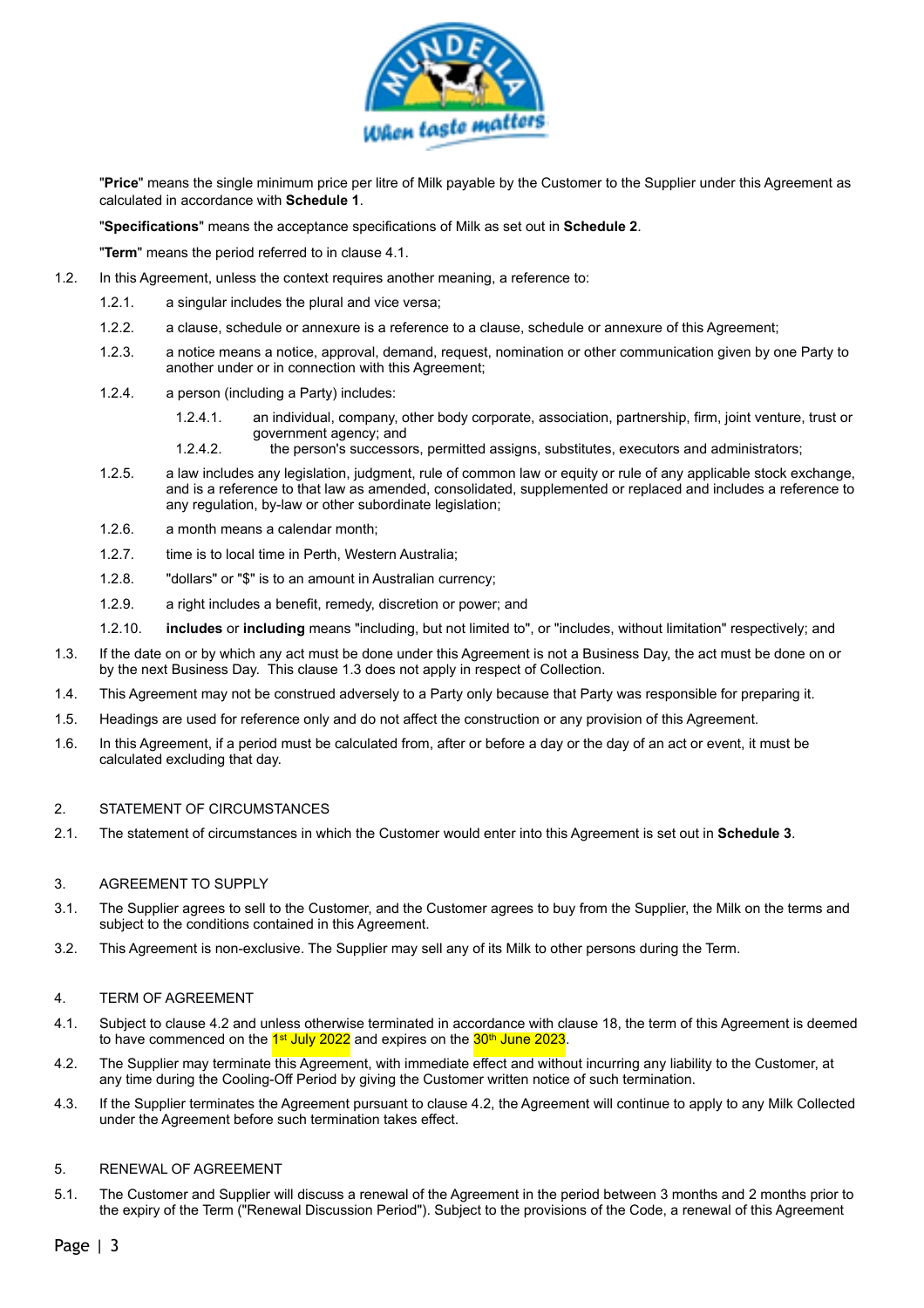

may involve a change in the Price or any other term or condition of this Agreement as mutually agreed between the Parties.

5.2. If the renewal of the Agreement is not agreed to in writing by the Parties within the Renewal Discussion Period, the Agreement will expire at the end of the Term.

#### <span id="page-3-0"></span>6. PRICING AND CONDITIONS OF SALE

- 6.1. Subject to the provisions of this clause [6](#page-3-0) and clause [7](#page-3-1), the Customer will pay the Supplier the Price for the Milk Collected under this Agreement.
- 6.2. Unless agreed to in writing by the Parties, the Price may not be changed during the Term.
- <span id="page-3-6"></span>6.3. After each Collection, the Supplier must prepare and provide an invoice to the Customer for payment, detailing:
	- 6.3.1. the volume of Milk Collected;
	- 6.3.2. the Specifications of Milk Collected, the Specifications being as agreed in **Schedule 2**;
	- 6.3.3. the date of Collection; and
	- 6.3.4. the Price payable in dollars.

#### 7. QUANTITY AND QUALITY OF MILK

#### <span id="page-3-1"></span>**Quantity**

- 7.1. For the purpose of determining the Price payable, the volume of Milk tendered for Collection will be determined by reference to the Collection intake flow meter measurement ("Collection Measurement") and the corresponding records made of the Collection Measurement.
- 7.2. The Contracted Courier will provide the Supplier and Customer with a written record of the Collection Measurement taken at the time of the Collection.
- 7.3. The Collection Measurement will be deemed final unless it is disputed by the Supplier or the Customer by no later than 7 days from the date of Collection ("Volume Dispute"). Subject to clause [7.4](#page-3-2), in the event of a Volume Dispute, an averaged volume between the Collection Measurement and the measurement of Milk volume claimed by the Supplier or the Customer (as the case may be) will be calculated and applied in respect to the relevant volume of Milk Collected ("Average Measurement").
- <span id="page-3-2"></span>7.4. If there is more than a 10% difference between the Average Measurement and the Collection Measurement, the Supplier and the Customer may either:
	- 7.4.1. agree to accept the Average Measurement; or
	- 7.4.2. reject the Average Measurement and declare a dispute to be determined in accordance with clause [17.](#page-5-0)

#### <span id="page-3-3"></span>**Quality**

- 7.5. The composition of the Milk Collected will be tested by the Customer within 24 hours of Collection to determine if it complies with the Specifications ("Customer's Test").
- 7.6. The Customer will provide the Supplier with written notice of the results of the Customer's Test within 24 hours of the Customer's Test being completed.
- <span id="page-3-4"></span>7.7. The results of the Customer's Test will be deemed final unless the Supplier disputes the results by no later than 7 days after receipt by the Supplier of the Customer's Test results ("Composition Dispute"). All Composition Disputes will be determined in accordance with clause [17](#page-5-0).
- <span id="page-3-5"></span>7.8. Subject to complying with clauses [7.5](#page-3-3) to [7.7](#page-3-4), the Customer (acting reasonably) will have the right to reject any Milk that does not comply with the Specifications. The Customer will provide the Supplier with written notice stating the reasons for the rejection of any Milk and stating the consequences of the rejection for the Supplier within 24 hours of any Milk being rejected.
- 7.9. If the Customer rejects any Milk in accordance with clause [7.8](#page-3-5) and the cause of the rejection is as a result of the Supplier's negligence and/or material breach of this Agreement, the reasonable cost of that Milk and its disposal shall be borne by the Supplier.
- 7.10. The Supplier shall, on reasonable prior notice given in writing by the Customer, permit access to the Customer's quality assurance personnel for a farm audit at least once per annum, or in the event of a contract period being less than 12 months, the frequency will be at least once per contract period.
- **7.11.** The Customer will pay for or reimburse the cost of an on farm audit, to a maximum of one per year, of the Supplier's milk producing operation that complies with the West Australian Public Health requirements for milk production premises. The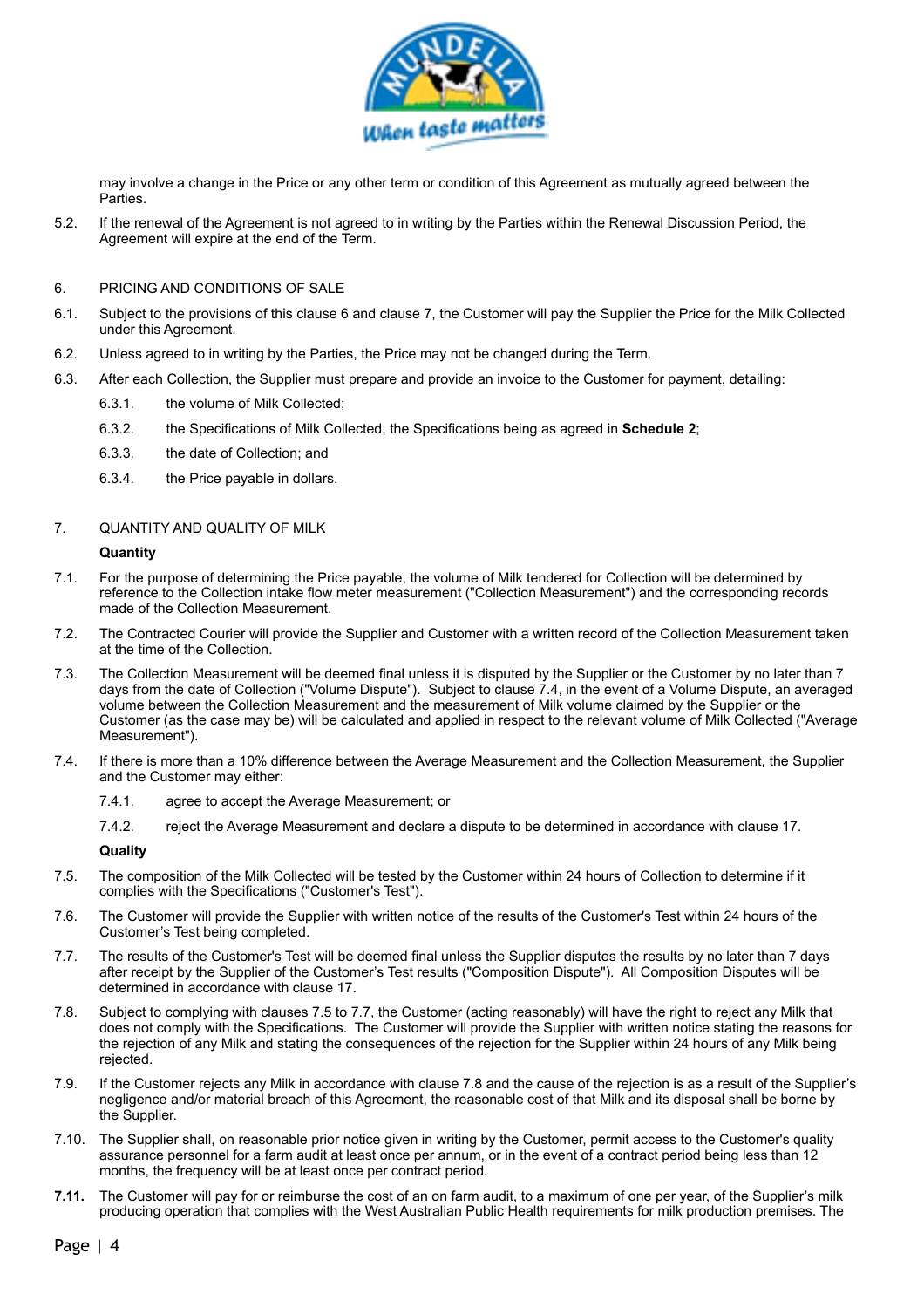

Supplier will ensure the audit report is shared with the Customer and promptly correct any corrective actions reported in the audit.

#### **Audit**

- 7.12. Should a Volume Dispute or Composition Dispute arise in accordance with the above clauses, the Supplier is entitled to undertake an audit of the Customer's measurement or the Collection Measurement and testing methods upon written request. Such audit will be undertaken at a time agreed to between the Supplier and Customer (both acting reasonably).
- 7.13. Each Party must make available to the other Party on request its records of the volumes and Specifications of Milk supplied under this Agreement within 7 days of receipt of such request.

#### <span id="page-4-0"></span>**Written Statements**

- 7.14. Despite clause [7.12](#page-4-0), the Customer will provide the Supplier with regular written statements in relation to Milk Collected. The written statements will be provided to the Supplier weekly, within 24 hours following the preceding week's Friday to Thursday supply period and it will contain information related to:
	- 7.14.1. the total volume of Milk Collected for the prior week;
	- 7.14.2. the volume of each batch of Milk Collected for the prior week; and
	- 7.14.3. the test results performed versus the Specifications of each batch of Milk Collected for the prior week.

#### 8. PAYMENT TERMS

- 8.1. Unless specified otherwise in paragraph [3](#page-11-0) of **Schedule 1**, the Customer will by the 1st or the 15th day of the month following receipt of an invoice from the Supplier, prepared in accordance with clause [6.3,](#page-3-6) pay the Supplier the undisputed portion of the invoice.
- 8.2. Where the Customer disputes an amount of an invoice it must immediately notify the Supplier in accordance with clause [17](#page-5-0) of this Agreement.

#### 9. MILK COLLECTION

9.1. The Contracted Courier will Collect Milk on behalf of the Customer on the terms and subject to the conditions contained in **Schedule 4**.

#### 10. TITLE AND RISK

10.1. Title and risk in the Milk passes from the Supplier to the Customer upon Collection from the Supplier.

#### 11. INDEMNITY

- 11.1. The Customer indemnifies the Supplier from and against all Claims incurred or suffered directly or indirectly by the Customer from the date of Collection onwards, except to the extent that the Claims are caused by or contributed to by the negligence of the Supplier.
- 11.2. The Customer indemnifies the Supplier from and against all Claims incurred or suffered directly or indirectly by the Customer arising, directly or indirectly from the acts or omissions of the Contracted Courier whilst entering, being on or egressing from the property owned or occupied by the Supplier.

#### 12. INSURANCE

12.1. The Parties agree to maintain, at their own cost, their own comprehensive insurance policies for any liability that may arise as a result of their obligations under this Agreement.

#### 13. QUALITY MANAGEMENT SYSTEMS

13.1. By no later than 30 days after receipt of written request from the Customer, the Supplier will provide evidence to the Customer that the Supplier has a quality assurance program that, in the reasonable opinion of the Customer, is aligned with industry best practice and is sufficient to ensure that the Supplier produces Milk in compliance with the Specifications.

#### <span id="page-4-1"></span>14. CONFIDENTIALITY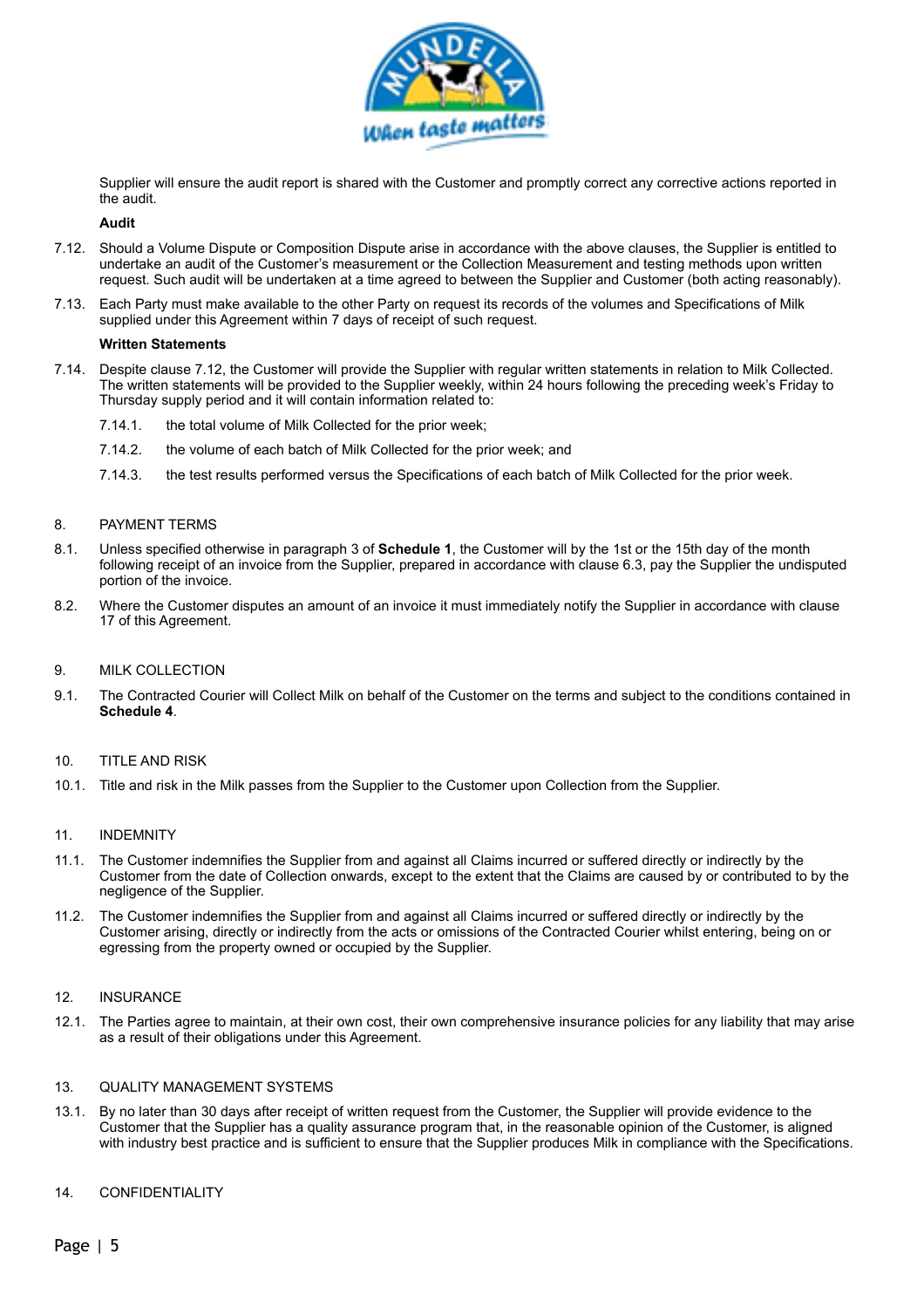

- 14.1. Except as permitted or required by this Agreement, each Party must not use or disclose to any other person the other Party's Confidential Information.
- 14.2. Each Party may disclose the Confidential Information of the other Party to the extent necessary:
	- 14.2.1. when required to do so by law or any regulatory authority; and
	- 14.2.2. to such of its employees, officers, professional or financial advisers or service providers whose duties reasonably require such disclosure, on condition that the Party making such disclosure ensures that each person to whom such disclosure is made is informed of the confidentiality of the information.
- 14.3. If either Party becomes aware of a breach of this clause [13](#page-4-1), including a breach of duty of its personnel with respect to the other Party's Confidential Information, it must:
	- 14.3.1. give a notice to the other Party as soon as it becomes aware of the breach; and
	- 14.3.2. promptly provide the other Party with any information or assistance which it may reasonably request in order to minimise the loss or damage it may suffer as a result of the breach.
- 14.4. The obligations of each Party under this clause [13](#page-4-1) survive termination or expiration of this Agreement.

#### <span id="page-5-1"></span>15. GST

- 15.1. If GST is imposed on any supply made by the Supplier to the Customer under this Agreement, the Customer must pay, in addition to any consideration payable under this Agreement for the supply, an additional amount for the supply calculated by multiplying the prevailing GST rate by the consideration for the relevant supply provided always that the Supplier issues a valid tax invoice to the Customer.
- 15.2. The Parties acknowledge and agree that all amounts set out in this Agreement are GST exclusive unless stated otherwise.
- 15.3. Nothing in this clause [14](#page-5-1) requires Customer to pay any amount on account of a fine, penalty or interest for which the Supplier is liable, nor pay any tax (including any value added tax, indirect or consumptive tax) if this is otherwise recoverable by Supplier.

#### 16. FORCE MAJEURE

- 16.1. Neither Party will be liable to the other for any failure to comply with the terms of this Agreement (other than the payment of money) where such breach is due to an act of God, industrial dispute, strike, lock-out, fire, flood, war, civil unrest or disruption or any other matter outside the reasonable control of the relevant Party ("Force Majeure").
- 16.2. In such circumstances the Parties will work together to minimize damages to both Parties and each Party must take reasonable steps to minimise its losses.
- <span id="page-5-2"></span>16.3. If by reason of Force Majeure a Party ("Affected Party") is unable to perform any obligation under this Agreement for a consecutive period of 40 days or such other period as the Parties may agree in writing, the other Party may on expiry of that period give written notice to the Affected Party terminating this Agreement with immediate effect.
- 16.4. Termination of this Agreement under clause [15.3](#page-5-2) is without prejudice to the rights of either Party against the other in respect of any matter or thing occurring under this Agreement before termination.

#### 17. WARRANTIES

- 17.1. The Supplier represents and warrants that:
	- 17.1.1. it is lawfully authorised to sell the Milk to the Customer and holds all applicable licenses, authorisations and permits to do so; and
	- 17.1.2. the Milk is produced, stored, graded and sampled in accordance with all applicable laws, regulations and standards prior to its Collection.

#### 18. COMPLAINTS AND DISPUTE RESOLUTION

#### <span id="page-5-0"></span>**Complaints**

- 18.1. If a Party ("Complainant") wishes to make a complaint in relation to a matter arising under or in connection with this Agreement, the Complainant must notify the other Party in writing of the following:
	- 18.1.1. the nature of the complaint;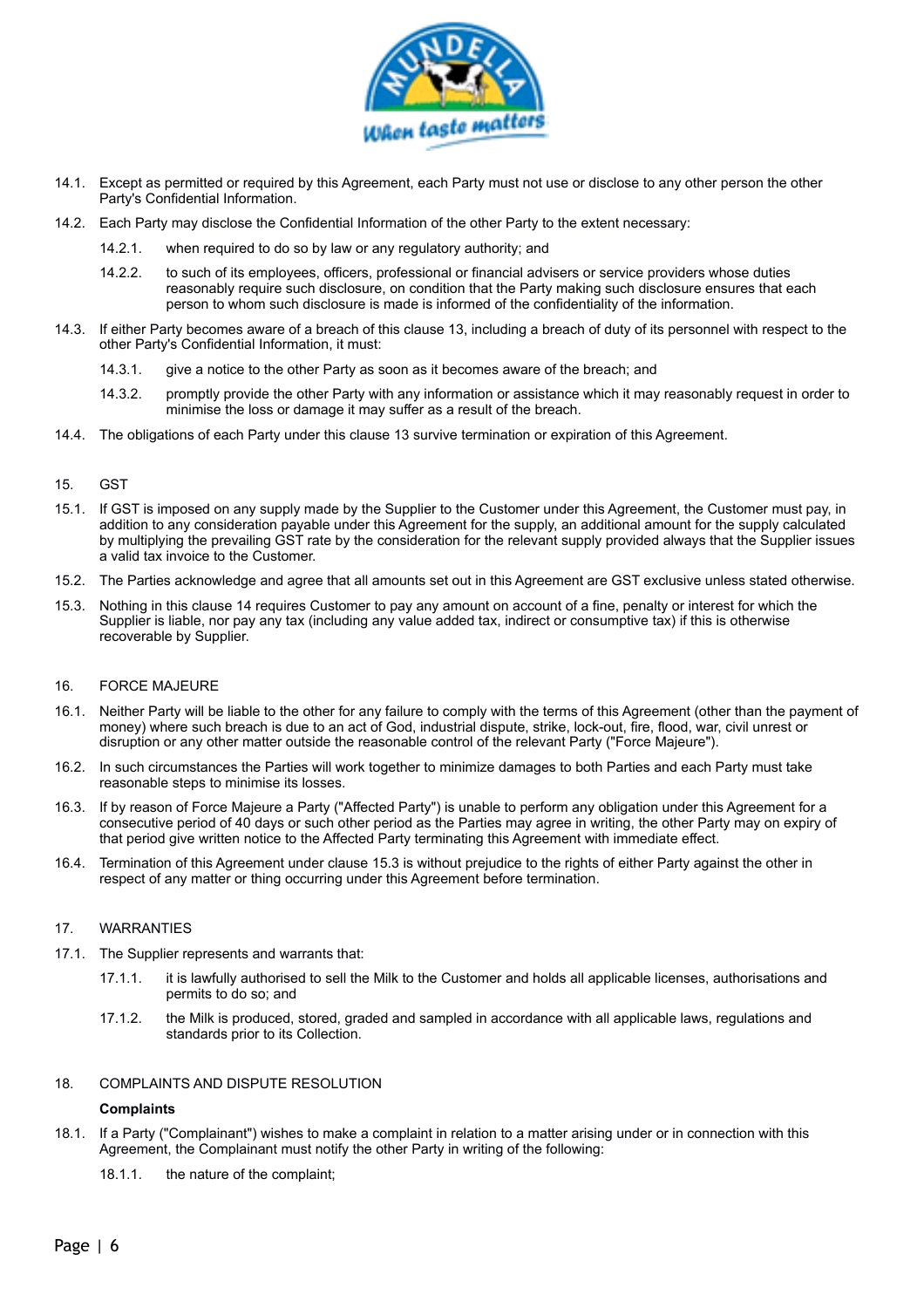

- 18.1.2. that the Complainant wishes the complaint to be dealt with in accordance with the complaint handling procedure provided in this Agreement; and
- 18.1.3. the outcome the Complainant wants,

("Complaint Notice").

- 18.2. If the Complainant is the Supplier, the Complaint Notice must be directed to the Customer's internal complaint handling officer whose details are set out in clause [20.1.3.](#page-7-0)
- <span id="page-6-1"></span>18.3. Within 5 Business Days after receiving the Complaint Notice, the other Party ("Respondent") must provide the Complainant with written acknowledgement stating:
	- 18.3.1. that the Complaint Notice has been received; and
	- 18.3.2. the steps to be taken to deal with the complaint.
- 18.4. The Complainant and the Respondent must attempt to resolve the complaint before taking action to resolve the complaint by mediation or arbitration.
- 18.5. If the complaint is not resolved in accordance with this complaint handling procedure within 60 days after the acknowledgement was given to the Complainant under section [17.3](#page-6-1):
	- 18.5.1. either Party may take action to have the complaint resolved by mediation; or
	- 18.5.2. the Parties may agree in writing to refer the complaint to arbitration.
- 18.6. The Complainant may, at any time, withdraw the complaint by notice in writing to the Respondent.

#### **Mediation**

- 18.7. If a Party refers the complaint to mediation:
	- 18.7.1. the Party referring the complaint to mediation must request the Mediation Adviser to appoint a mediator for the dispute; and
	- 18.7.2. the mediation will be conducted as required under the Code.

#### **Arbitration**

- 18.8. If the Parties have agreed in writing to refer the complaint to arbitration:
	- 18.8.1. the Parties must request the Arbitration Adviser to appoint an arbitrator for the dispute; and
	- 18.8.2. the arbitration will be conducted as required under the Code.

#### **Urgent Relief**

18.9. Nothing contained in this clause [17](#page-5-0), will prevent a Party from applying to a court of competent jurisdiction for urgent injunctive or other interlocutory relief.

#### <span id="page-6-0"></span>19. TERMINATION OF AGREEMENT

- 19.1. A Party may immediately terminate this Agreement if:
	- 19.1.1. the other Party commits a material breach of this Agreement and such material breach is not capable of remedy;
	- 19.1.2. the other Party commits a material breach of this Agreement, the material breach is capable of remedy and the other Party fails to remedy the material breach within 14 days following receipt of written notice requiring it to do so;
	- 19.1.3. any step is taken to appoint a receiver, a receiver and manager, a trustee in bankruptcy, a liquidator, a provisional liquidator, an administrator or other like person of the whole or any part of the other Party's assets or business; or
	- 19.1.4. the other Party is unable to pay its debts as they fall due or compounds with its creditors, or assigns any of its assets for the benefits of its creditors.
- 19.2. The terminating Party must give to the other Party, as soon as practical after the terminating Party terminates the Agreement, written notice containing:
	- 19.2.1. details of the termination;
	- 19.2.2. the reason for the termination; and
	- 19.2.3. the day on which the termination takes effect.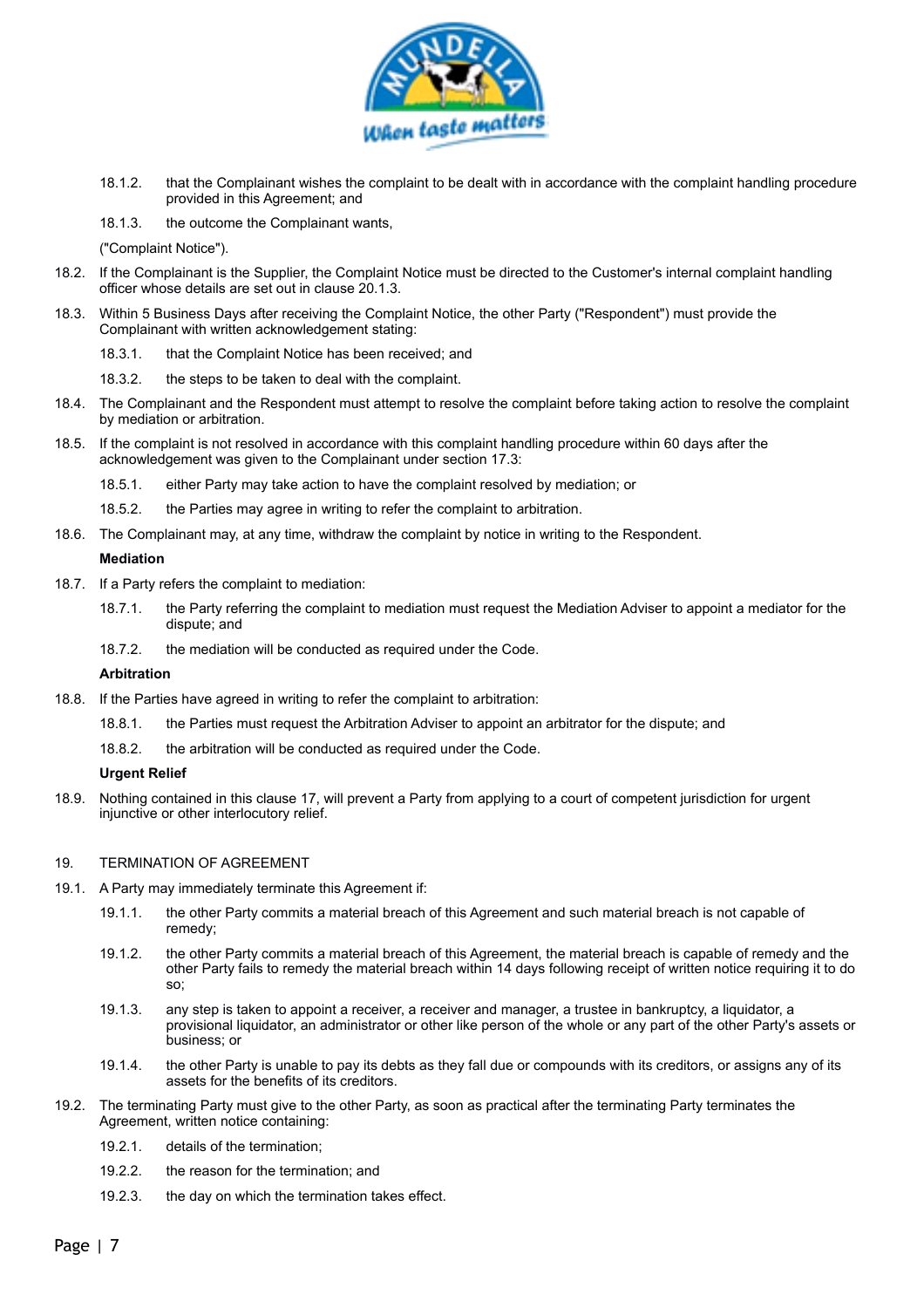

#### 20. RIGHTS OF TERMINATION

20.1. Any termination of this Agreement will be without prejudice to the rights of either Party against the other, in respect of anything done, or omitted under this Agreement before termination, or regarding any sums of other claims outstanding at the time of termination.

#### 21. NOTICES

- 21.1. A notice, approval, consent or other communication ("Notice") given under this Agreement:
	- 21.1.1. must be in writing;
	- 21.1.2. must be either:
		- 21.1.2.1. personally served; or
		- 21.1.2.2. sent by mail; or
		- 21.1.2.3. sent by electronic transmission,
	- 21.1.3. addressed as follows:

<span id="page-7-0"></span>

| the Customer                                        |
|-----------------------------------------------------|
| Mundella Foods Pty Ltd                              |
| The WA Dairy Operations Manager                     |
| 46 Randell Road, Mundijong, Western Australia, 6123 |
| mwollaston@manassen.com.au                          |
|                                                     |

|            | the Supplier                                |  |
|------------|---------------------------------------------|--|
| To:        | <b>Insert Supplier Name Herel</b>           |  |
| Attention: | <b>[Insert Supplier Contact Name Here]</b>  |  |
| Address:   | [Insert Supplier Postal Address Here]       |  |
| Email:     | <b>[Insert Supplier Email Address Here]</b> |  |

- 21.2. A Notice takes effect from the time it is received unless a later time is specified in it.
- 21.3. A letter or email is taken to be received:
	- 21.3.1. if delivered personally, on the date of delivery;
	- 21.3.2. if posted, on the date which is three Business Days after it is posted; and
	- 21.3.3. in the case of email, when the message is successfully transmitted and an acknowledgement of receipt from the receiver's computer is recorded on the sender's computer.
- 21.4. Any Party may change its address for receipt of notices at any time by giving written notice of such change to each other Party.

#### 22. ASSIGNMENT

22.1. No Party may assign, subcontract or encumber its right, title and interest under or pursuant to this Agreement without the prior written consent of the other Party.

#### 23. SURVIVAL

23.1. The provisions of this Agreement survive any termination of this Agreement to the extent required for their full observance and performance.

#### 24. SUCCESSORS

24.1. This Agreement binds the Parties and their successors or assigns.

#### 25. GOVERNING LAW

25.1. This Agreement shall be governed by and construed in accordance with the law of Western Australia and each of the Parties hereby submits to the non-exclusive jurisdiction of the Western Australian Courts.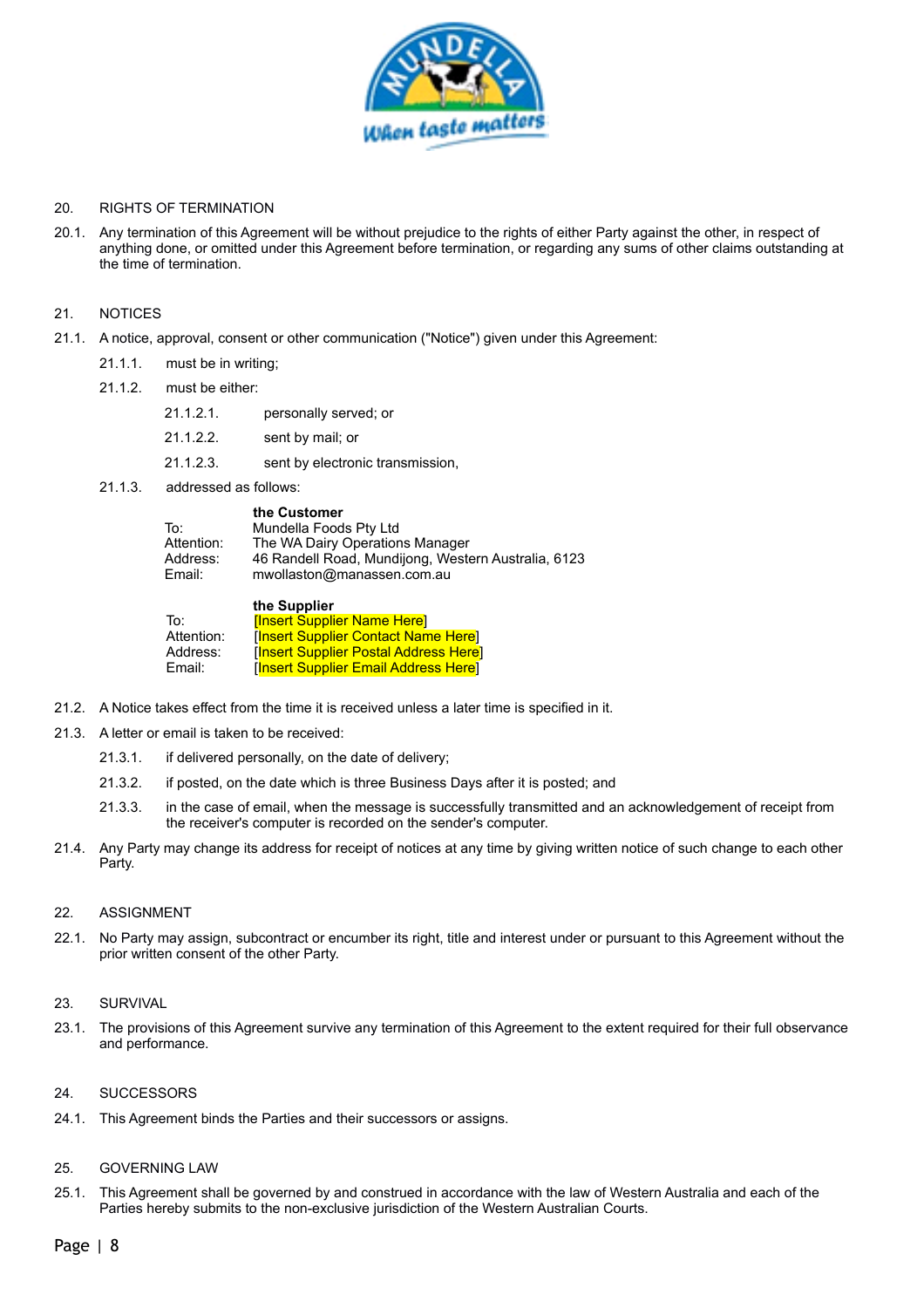

#### 26. RELATIONSHIP OF PARTIES

- 26.1. Nothing in this Agreement creates (or is intended to create), constitutes or evidences any partnership, joint venture, agency, trust, employer/employee relationship or agency or other fiduciary relationship between the Parties and a Party may not make, or permit to be made, any representation that any such relationship exists between the Parties.
- 26.2. Neither Party has authority to act for, or to incur any obligation or liability on behalf of, the other Party.

#### 27. WAIVER AND EXERCISE OF RIGHTS

- 27.1. A Party does not waive a right, power or remedy if it fails to exercise or enforce, grants any forbearance or indulgence, or delays in exercising or enforcing any right, power, remedy or privilege under this Agreement.
- 27.2. A single or partial exercise or waiver by a Party of a right, power or remedy relating to this Agreement does not prevent any other or further exercise of that right, power, remedy or privilege or any other right, power, remedy or privilege under this Agreement.
- 27.3. A waiver of a right, power, remedy or privilege must be in writing and signed by the Party giving the waiver.
- 27.4. A Party is not liable for any liability incurred by the other Party caused or contributed to by the waiver, exercise, attempted exercise, and failure to exercise or delay in the exercise of a right, power or remedy by the first mentioned Party.

#### 28. SEVERABILITY

28.1. Any provision in this Agreement which is invalid or unenforceable under the Code, any law or otherwise is to be read down if possible, so as to be valid and enforceable. If that is not possible, the provision shall, to the extent that it is possible, be severed to the extent of the invalidity or unenforceability, without affecting the remaining provisions.

#### 29. VARIATIONS

- 29.1. Subject to clause [28.2](#page-8-0), this Agreement can only be varied by written agreement between the Parties.
- <span id="page-8-0"></span>29.2. The Customer may unilaterally vary this Agreement where there is a change in a Commonwealth, State or Territory law:
	- 29.2.1. to the extent necessary to comply with the changed law; and
	- 29.2.2. without reducing the Price.
- 29.3. If the Customer unilaterally varies this Agreement under clause [28.2](#page-8-0), the Customer must as soon as practicable after the variation provide the Supplier with written notice containing:
	- 29.3.1. details of the variation;
	- 29.3.2. the reason for the variation; and
	- 29.3.3. the day on which the variation takes effect.

#### 30. KEEPING OF RECORDS RELATED TO AGREEMENT

- 30.1. Each Party must keep originals, or copies, of:
	- 30.1.1. this Agreement;
	- 30.1.2. all records related to this Agreement; and
	- 30.1.3. all written communications exchanged between the Parties related to this Agreement,

(collectively "Records").

30.2. Records must be kept from the day on which a Record is made or given and for a minimum period of 6 years from the day on which this Agreement ends.

#### 31. RIGHTS CUMULATIVE

31.1. Except as expressly stated otherwise in this Agreement, the rights and remedies of a Party under this Agreement are cumulative and the pursuit or exercise of a particular right or remedy is in addition to any other rights and remedies of that Party under this Agreement or otherwise.

Page | 9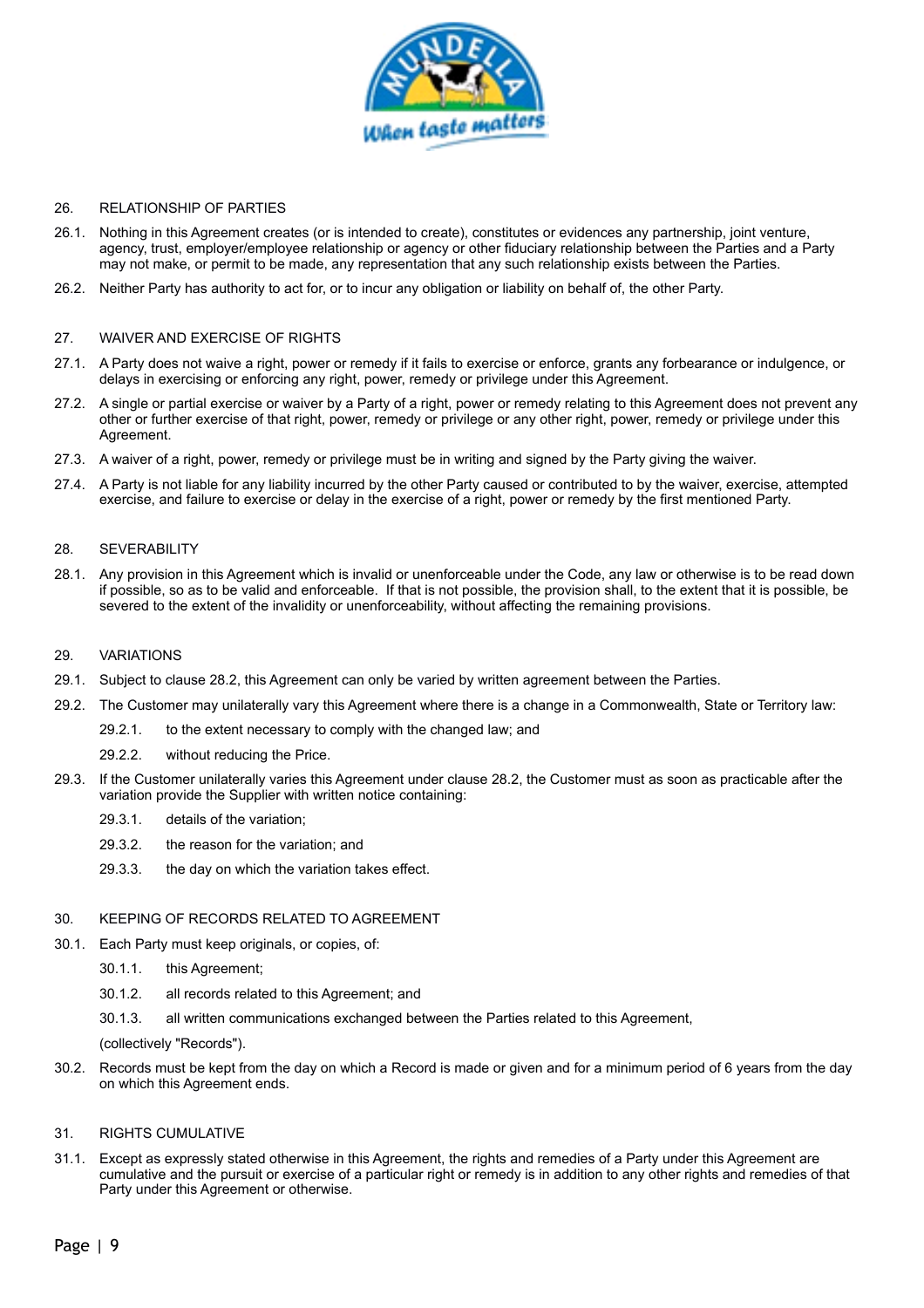

#### 32. CONSENTS

32.1. Except as expressly stated otherwise in this Agreement, a Party may conditionally or unconditionally give or withhold any consent to be given under this Agreement.

#### 33. LEGAL COSTS

33.1. Except as expressly stated otherwise in this Agreement, each Party must pay its own legal and other costs and expenses of negotiating, preparing, executing and performing its obligations under this agreement.

# 34. COUNTERPARTS

34.1. This Agreement may be signed in counterparts and all counterparts taken together constitute one document.

#### 35. ENTIRE AGREEMENT

35.1. This Agreement is the entire agreement and understanding between the Parties on everything connected with the subject matter of this Agreement and supersedes any prior agreement or understanding, whether oral or in writing, on anything connected with that subject matter.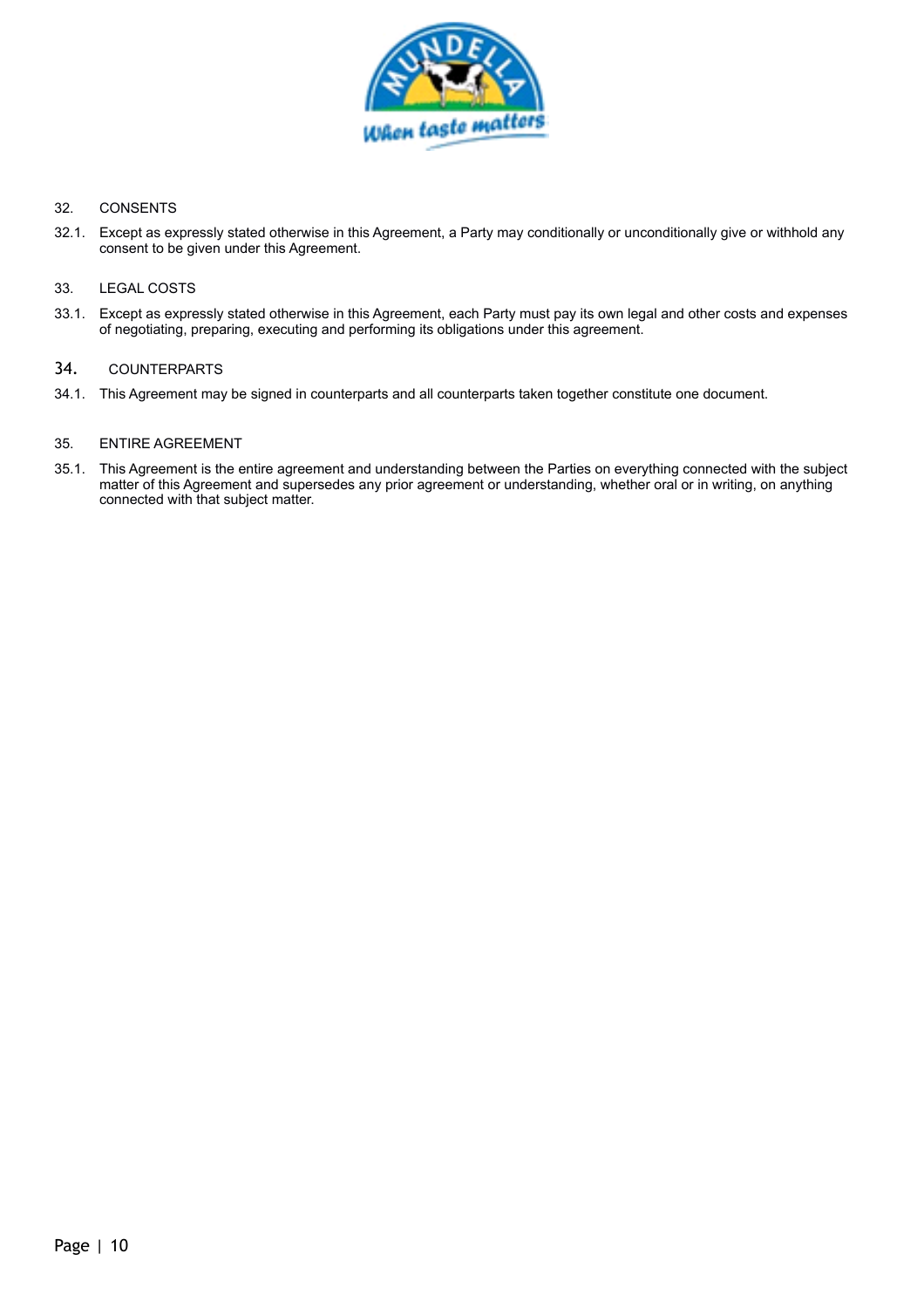

THIS AGREEMENT was signed by or on behalf of the Parties on the date set out at the beginning of this Agreement.

SIGNED for and on behalf of Mundella Foods Pty Ltd in accordance with section 127 of the Corporations Act 2001 (Cth)

| Signed by Director:     |                                       |  |  |  |
|-------------------------|---------------------------------------|--|--|--|
| Print Name:             | [Insert Director Name Here]           |  |  |  |
| Signed by Director:     |                                       |  |  |  |
| Print Name:             | [Insert Director Name Here]           |  |  |  |
| SIGNED by/for           | [Insert Supplier Business Name Here]  |  |  |  |
|                         |                                       |  |  |  |
| Print Name:             | [Insert Supplier Signatory Name Here] |  |  |  |
| In the presence of:     |                                       |  |  |  |
| Witness Signature:      |                                       |  |  |  |
| Witness Name:           |                                       |  |  |  |
| <b>Witness Address:</b> |                                       |  |  |  |
| Witness Occupation:     |                                       |  |  |  |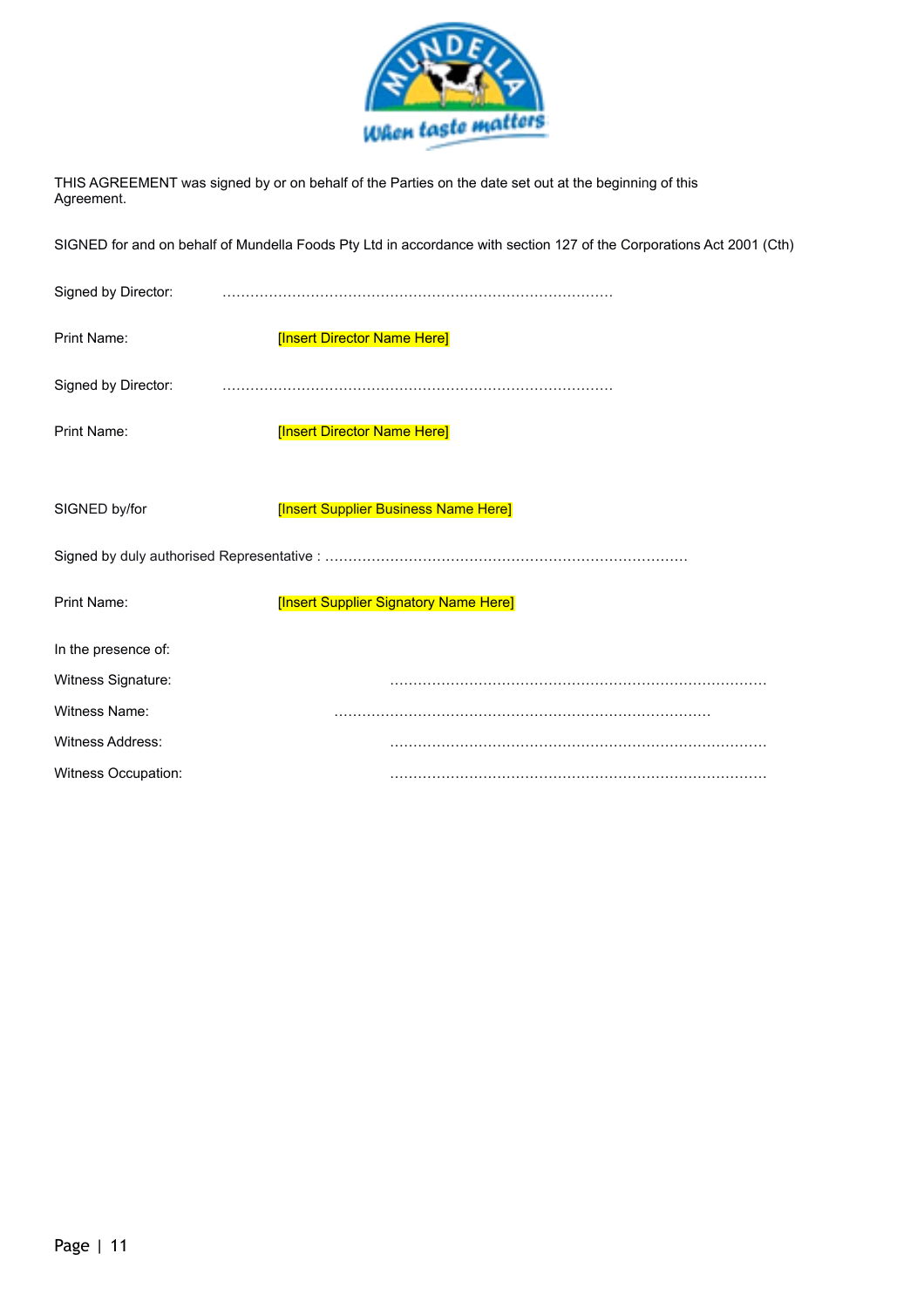

# **Schedule 1 - Volume and Price**

#### **1. SUPPLY VOLUME:**

- 1.1. The Customer agrees to purchase Milk produced by the Supplier, and the Supplier will maintain supply, to a minimum per month volume of *[Insert Monthly Volume Here]* litres and a maximum per month volume of *[Insert Monthly Volume Here]* litres. This represents a total volume per annum of between **[Insert Total Term Volume Here**] Million litres and **[Insert Total**] Term Volume Here] Million litres. Subject to paragraph [1.3](#page-11-1) below, the Supplier will use its best endeavours to supply Milk in equal volumes throughout each week and month of the year.
- <span id="page-11-1"></span>1.2. The Supplier acknowledges and agrees that:
	- 1.2.1. the combined effects of consumer demand, changing product mix and seasonality impacts on the week-to-week Milk volume required by the Customer;
	- 1.2.2. without reducing the minimum or maximum volume of Milk that the Customer is obliged to purchase from the Supplier per annum, the Customer may, from time to time, need to review the Milk volume required for Collection; and
	- 1.2.3. the Supplier will use its best endeavours to accommodate any request made by the Customer to vary the Milk volume required for Collection.
- 1.3. In the event of sustained oversupply, the Supplier shall work proactively with the Customer to identify strategies to mitigate such an oversupply.

#### **2. RAW MILK PRICING:**

- 2.1. The Price per litre shall be all-inclusive, Ex farm Milk storage, net all Milk levies and GST exclusive.
- 2.2. For the period 1 July 2022 to 31 December 2022, the Price shall be \$0.60 per litre. For the period 1 January 2023 to 30 June 2023, the Price shall be \$0.62 per litre.

#### <span id="page-11-0"></span>**3. PAYMENT TERMS**

3.1. Payment shall be made for all invoices received 3 business days prior to the 1st and 15th of each month and paid on the 1st and 15th of each month respectively.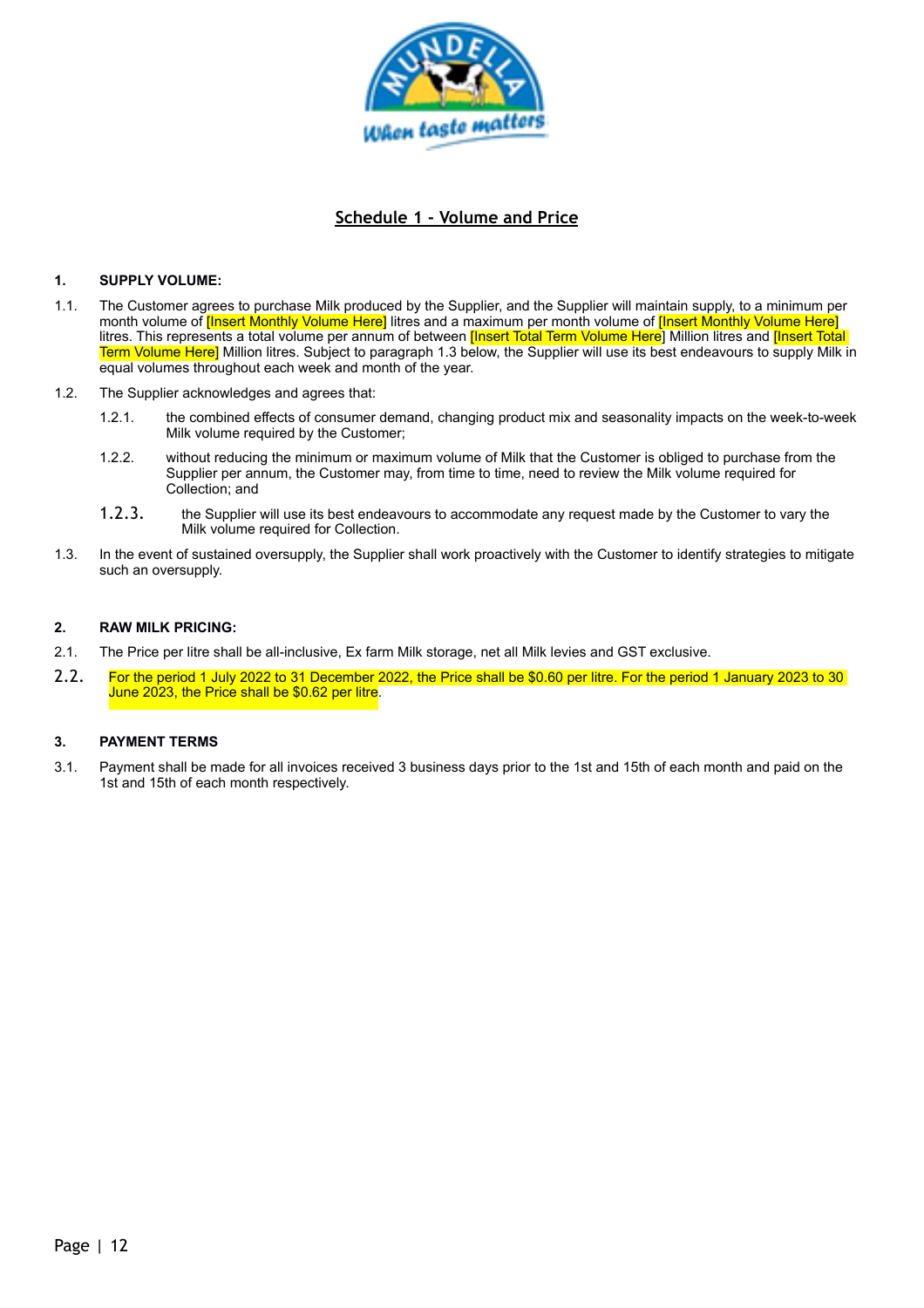

# **Schedule 2 - Specifications**

The Supplier shall ensure that all Milk handling and storage is of a standard to ensure that the Milk Collected on behalf of the Customer satisfies the following acceptance Specifications:

| <b>Parameter</b>           | Limits                                  |
|----------------------------|-----------------------------------------|
| <b>Coliforms</b>           | $< 100$ cfu / ml                        |
| E. Coli                    | $< 100$ cfu / ml                        |
| <b>Aerobic Plate Count</b> | < 3,000 cfu / ml                        |
| pH                         | $6.5 - 6.8$                             |
| Fat                        | > 3.5%                                  |
| Protein                    | > 3.1%                                  |
| <b>Total Solids</b>        | >12%                                    |
| Total Solids (non-fat)     | > 8%                                    |
| Antibiotic                 | Negative                                |
| <b>Somatic Cell Counts</b> | < 250,000 cfu / ml                      |
| Milk Temperature           | $\leq 5^{\circ}$ C                      |
| <b>Water Content</b>       | $< 1.0\%$                               |
| Smell                      | Fresh smell - no off flavours or taints |
| Appearance                 | White and free from any foreign matter  |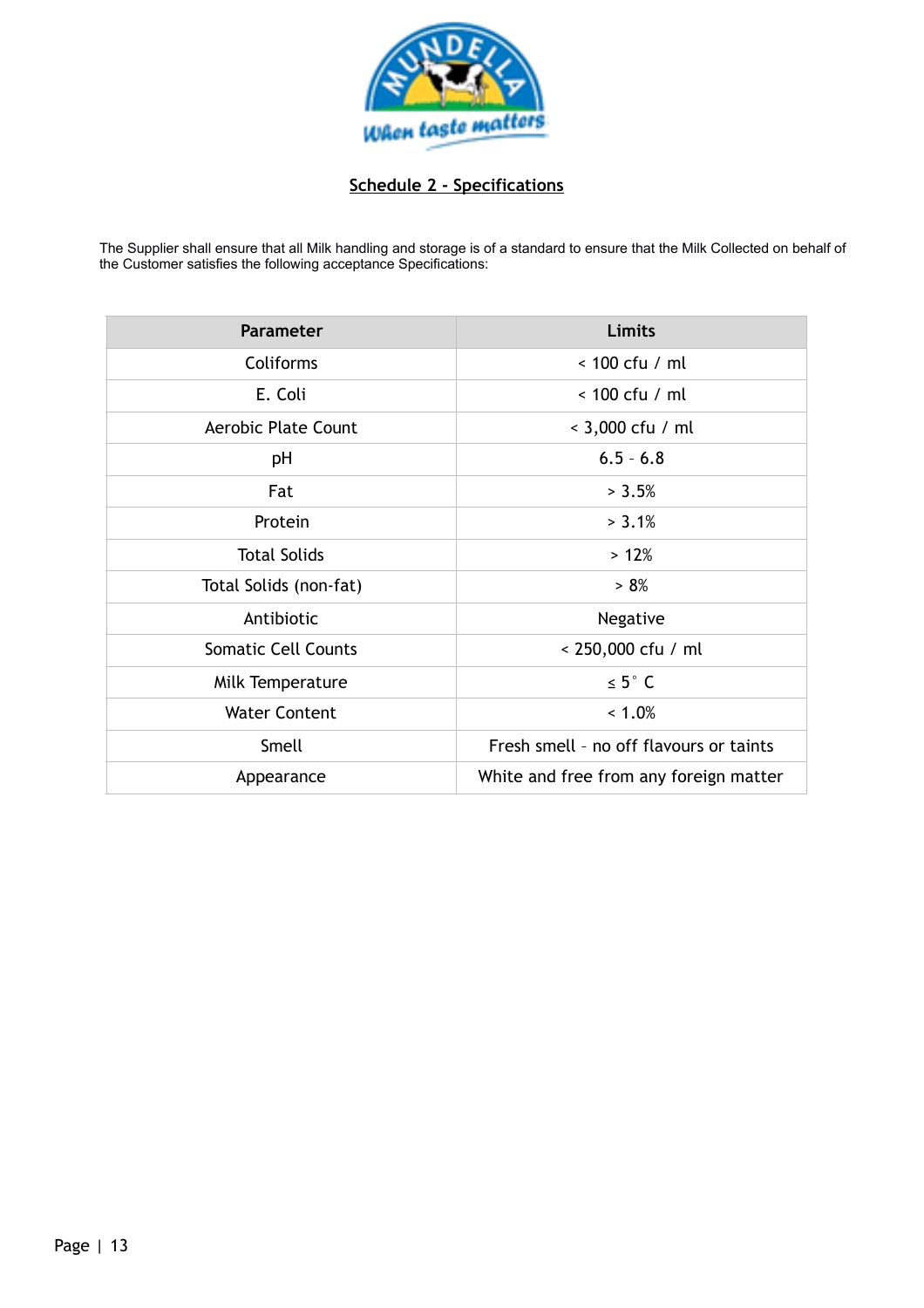

# **Schedule 3 - Statement of Circumstances**

- 1. **Specified Region Western Australia**. Supplier to be located within 2 hours road transport of the Customer's Site with a preference given to suppliers located closer to the Customer's Site to minimise transport costs. The Customer may decline an offer of supply where it believes that the cost of Milk Collection would be unreasonably high in relation to the overall Milk cost delivered to the Customer's Site.
- 2. **Total Volume**. The total volume of Milk to be purchased by the Customer for the Supply Period referred to in paragraph [3](#page-13-0)  below is an aggregate amount of no less than 2.70 million litres and no more than 3.18 Million litres. The Customer has entered into supply agreements to satisfy this demand.

#### <span id="page-13-0"></span>3. **Supply Period**. 1 July 2022 to 30 June 2023.

- 4. **Exclusivity**. Subject to the Supplier supplying the Customer with the volumes of Milk set out in **Schedule 1** of the Agreement, the Supplier may sell Milk to another milk processor.
- 5. **Price**. The Price paid by the Customer is set out in **Schedule 1** of the Agreement.
- 6. **Existing Contractual Obligations**. The Customer may enter into milk supply agreements with other parties to manage surplus and deficit Milk volumes from time to time.
- 7. **Existing Suppliers**. In assessing offers to supply Milk, the Customer will give preference to suppliers that current supply Milk to the Customer and who wish to continue such supply.
- 8. **Reliability of Supply**. In assessing offers to supply Milk, the Customer will give preference to suppliers who can demonstrate that they can reliably achieve the volume and quality specification requirements in the Agreement.
- 9. **Good Standing**. The Customer reserves the right to refuse to contract with any supplier who, in the reasonable opinion of the Customer, has engaged in public denigration of the Customer or a key retail or wholesale customer of the Customer.
- 10. **Milk Supply Profile**. The Customer's primary activity is the processing of Milk into short shelf life yoghurt and cultured foods. Demand for these products is relatively consistent week to week across the whole year. As a consequence, the Customer requires a Milk supply with consistent Specifications. The Customer reserves the right to refuse to contract with any supplier that, in the reasonable opinion of the Customer, experiences unacceptable variances in their seasonal Milk supply Specifications.
- 11. **Minimum Pricing Justification**. The Price is calculated with reference to the following factors:
	- 11.1. the need for the Customer to be competitive in the Australian retail and wholesale markets for dairy products and Milk purchases are a material determinant of the Customer's cost of production for those products;
	- 11.2. prices offered or expected to be offered by other buyers of Milk across Western Australia;
	- 11.3. given the national market for Milk in Australia, the Price takes into consideration the cost of Milk and transportation from regions outside of Western Australia; and
	- 11.4. the Price is a single average price set throughout the Term and represents the Customer's desire for simplicity while taking account of the variation in cost of Milk production for Suppliers across the full season.
- 12. **Intention to Negotiate.** The Customer is amenable to negotiating the terms of the Agreement.